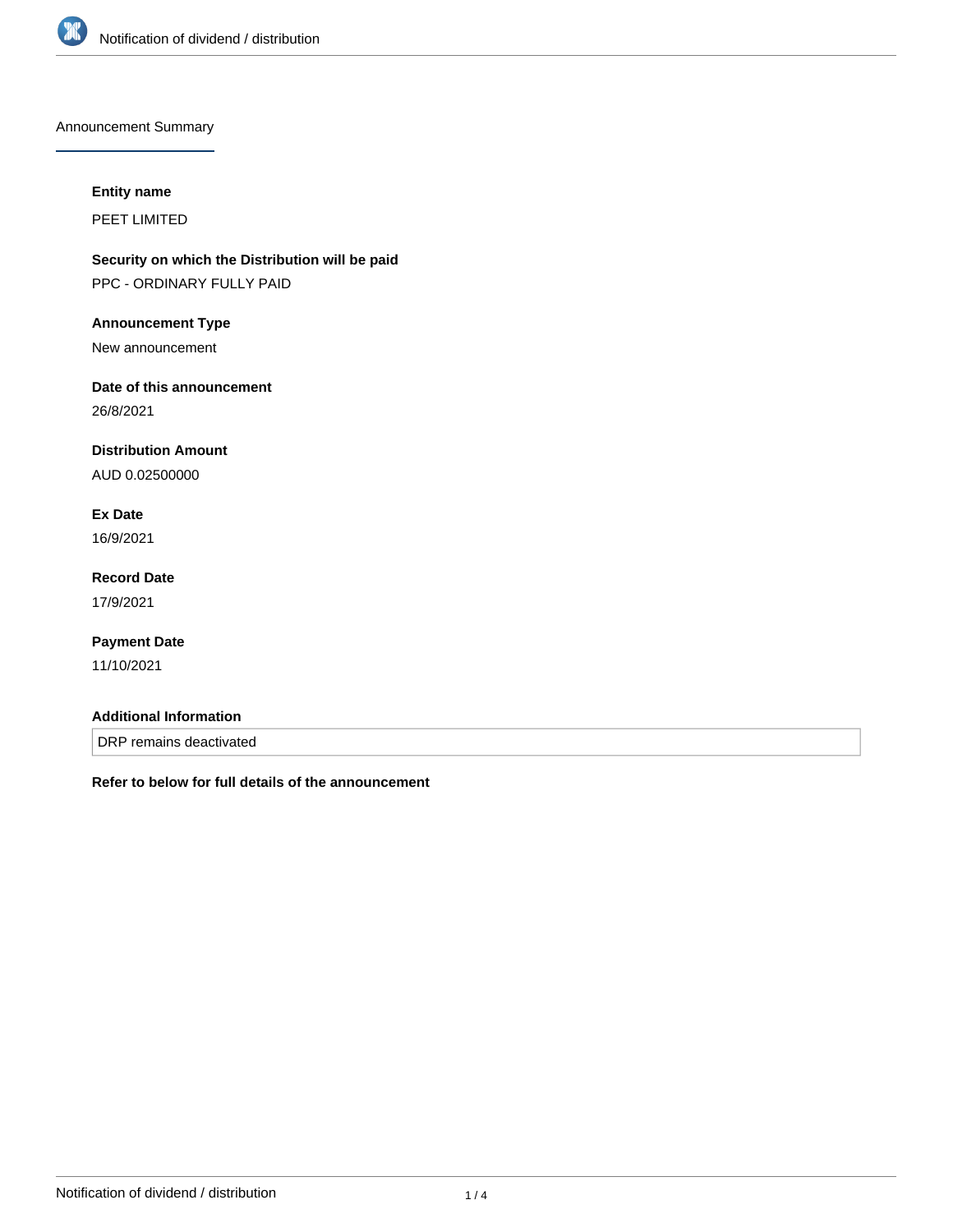

Announcement Details

Part 1 - Entity and announcement details

**1.1 Name of +Entity**

PEET LIMITED

**1.2 Registered Number Type** ABN

**Registration Number**

56008665834

**1.3 ASX issuer code** PPC

**1.4 The announcement is** New announcement

**1.5 Date of this announcement** 26/8/2021

**1.6 ASX +Security Code** PPC

**ASX +Security Description** ORDINARY FULLY PAID

Part 2A - All dividends/distributions basic details

**2A.1 Type of dividend/distribution C** Ordinary

**2A.2 The Dividend/distribution:**

relates to a period of six months

**2A.3 The dividend/distribution relates to the financial reporting or payment period ending ended/ending (date)** 30/6/2021

**2A.4 +Record Date**

17/9/2021

**2A.5 Ex Date** 16/9/2021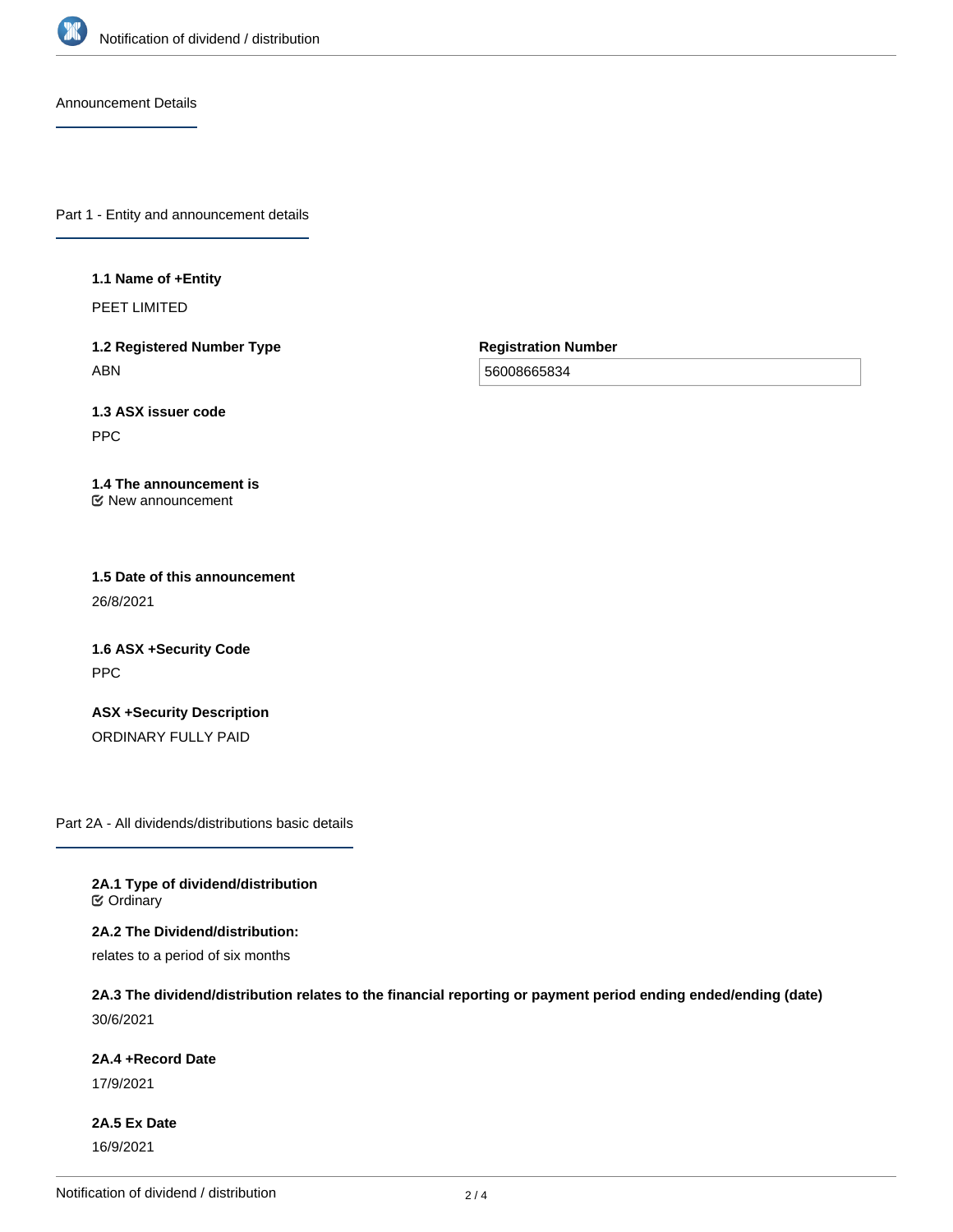#### **2A.6 Payment Date**

11/10/2021

**2A.7 Are any of the below approvals required for the dividend/distribution before business day 0 of the timetable?**

- **•** Security holder approval
- **Court approval**
- **Lodgement of court order with +ASIC**
- **ACCC approval**
- **FIRB approval**
- **Another approval/condition external to the entity required before business day 0 of the timetable for the dividend/distribution.**

No

**2A.8 Currency in which the dividend/distribution is made ("primary currency")**

AUD - Australian Dollar

**2A.9 Total dividend/distribution payment amount per +security (in primary currency) for all dividends/distributions notified in this form**

AUD 0.02500000

**2A.10 Does the entity have arrangements relating to the currency in which the dividend/distribution is paid to securityholders that it wishes to disclose to the market?** No

**2A.11 Does the entity have a securities plan for dividends/distributions on this +security?** We have a Dividend/Distribution Reinvestment Plan (DRP)

**2A.11a If the +entity has a DRP, is the DRP applicable to this dividend/distribution?** No

**2A.12 Does the +entity have tax component information apart from franking?** No

Part 3A - Ordinary dividend/distribution

| 3A.1 Is the ordinary dividend/distribution estimated at<br>this time?<br>় No | 3A.1a Ordinary dividend/distribution estimated amount<br>per +security<br><b>AUD</b> |
|-------------------------------------------------------------------------------|--------------------------------------------------------------------------------------|
| 3A.1b Ordinary Dividend/distribution amount per<br>security                   |                                                                                      |
| AUD 0.02500000                                                                |                                                                                      |
| 3A.2 Is the ordinary dividend/distribution franked?<br>$\alpha$ Yes           | 3A.2a Is the ordinary dividend/distribution fully franked?<br>$\alpha$ Yes           |